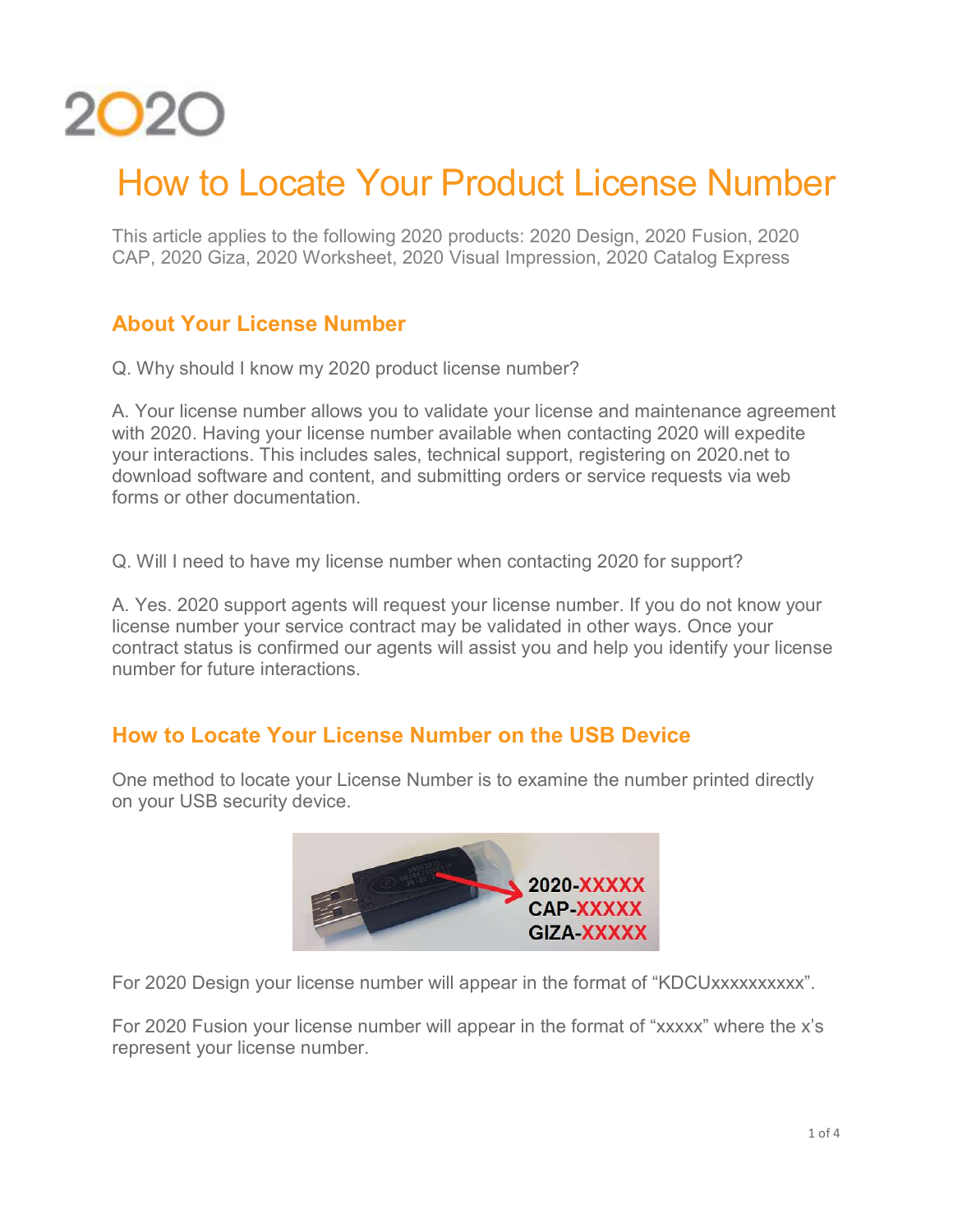

For 2020 CAP, Giza, Worksheet and Catalog Express your license number will appear in the format of "2020-xxxxx", "CAP-xxxxx" or "Giza-xxxxx".

#### How to Locate Your License Number in 2020 Design

You may also locate your License Number code without having to remove the USB security device from your computer.

- 1. Open 2020 Maintenance Tools. Start > Programs > Design > Maintenance Tools.
- 2. Click "MKUnvoid".
- 3. Examine the "License" field as pictured below.

| 19 2020 Maintenance Tool Reactivate License - 20-20 Technologies Inc. |                      |                                                         |  |
|-----------------------------------------------------------------------|----------------------|---------------------------------------------------------|--|
| Internal Tools<br><b>MKUnvoid</b>                                     | Client Info          | Please contact 2020 Support to reactivate your license. |  |
| (i)<br><b>Update Database</b>                                         | Name:<br>Company:    | 2020<br>2020                                            |  |
| 2020 Design Regist                                                    | License:             |                                                         |  |
| System check utilit                                                   | Options:<br>Expired: | No Expired Date                                         |  |
| License Update                                                        |                      |                                                         |  |

#### How to Locate Your License Number in 2020 Fusion

You may also locate your License Number code without having to remove the USB security device from your computer.

- 1. Open Dongle Setup. Start > Programs > Fusion > Dongle Setup.
- 2. From the File menu select "Update Dongle".
- 3. Examine the "Serial Number" field as pictured below.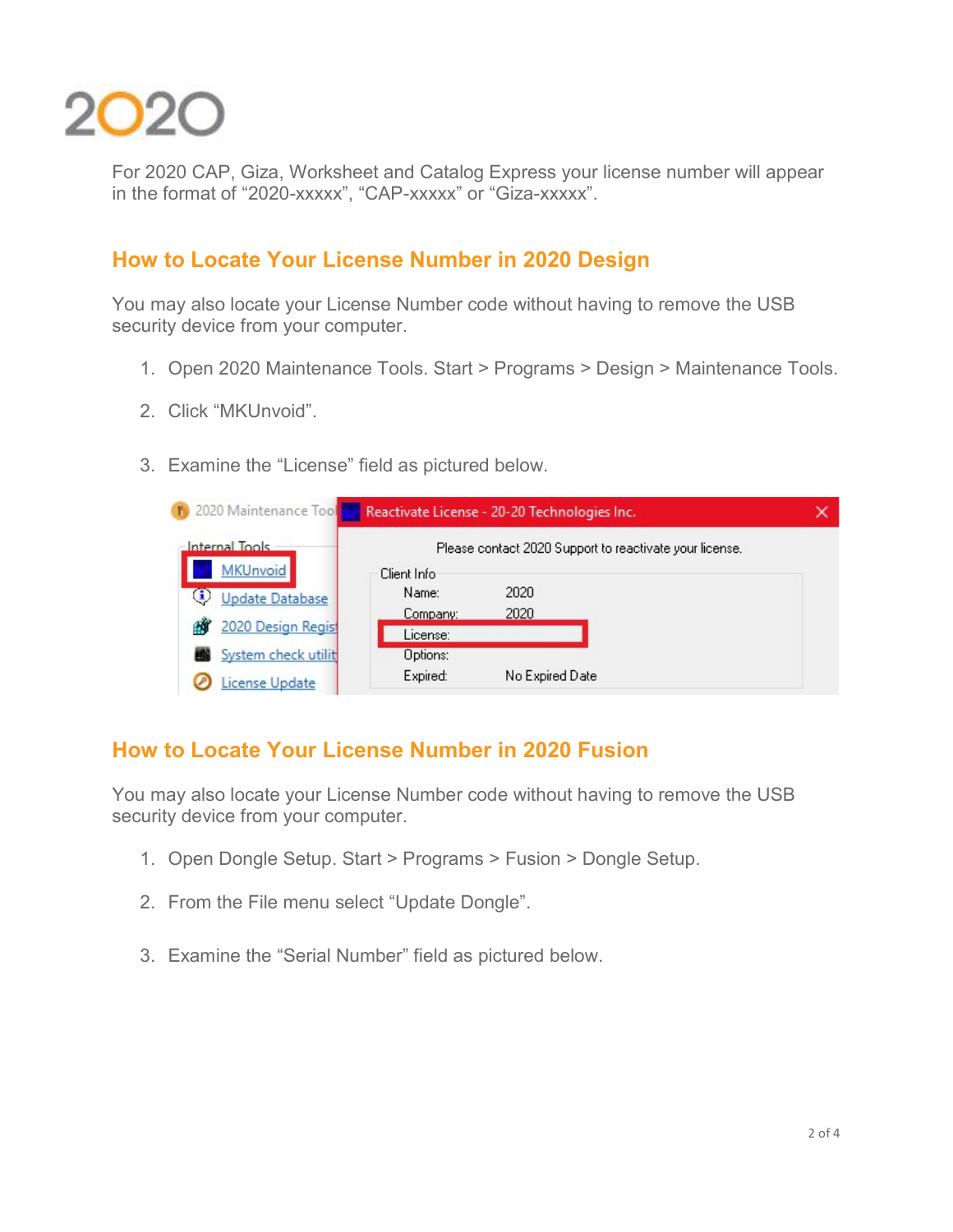# $2O2$

| Dongle Setup                                   | $\Sigma\!3$<br>$\Box$<br>$\qquad \qquad \qquad \Box$ |
|------------------------------------------------|------------------------------------------------------|
| Help<br>File                                   |                                                      |
| ĵ<br>ß,<br>₩<br>[#<br>嘞                        |                                                      |
|                                                |                                                      |
| <b>Update Dongle</b>                           | $\Sigma\!$                                           |
| Serial Number:-<br>Update code (25 or 32 char) |                                                      |
|                                                | Update<br>Close                                      |
|                                                |                                                      |
| Ready                                          | аĤ                                                   |

## How to Locate Your License Number in 2020 CAP, 2020 Giza

You may also locate your License Number code without having to remove the USB security device from your computer.

- 1. Open 2020 Diagnostics.
	- a. In Worksheet: Select "Diagnostics" from the Help menu.
	- b. Outside of Worksheet: Start > Programs > 2020 Technologies > CAP Studio > Diagnostics. Or search for "diagnostics" on the Start menu.

| Search                             |  |
|------------------------------------|--|
| Everywhere<br>$\ddot{\phantom{1}}$ |  |
| diagnostics                        |  |
| Catalog Diagnostics                |  |
| <b>Diagnostics</b>                 |  |

- 2. In 2020 Diagnostics, click the Security tab on the left side.
- 3. Examine the "Detected Security Device #" field as pictured below.